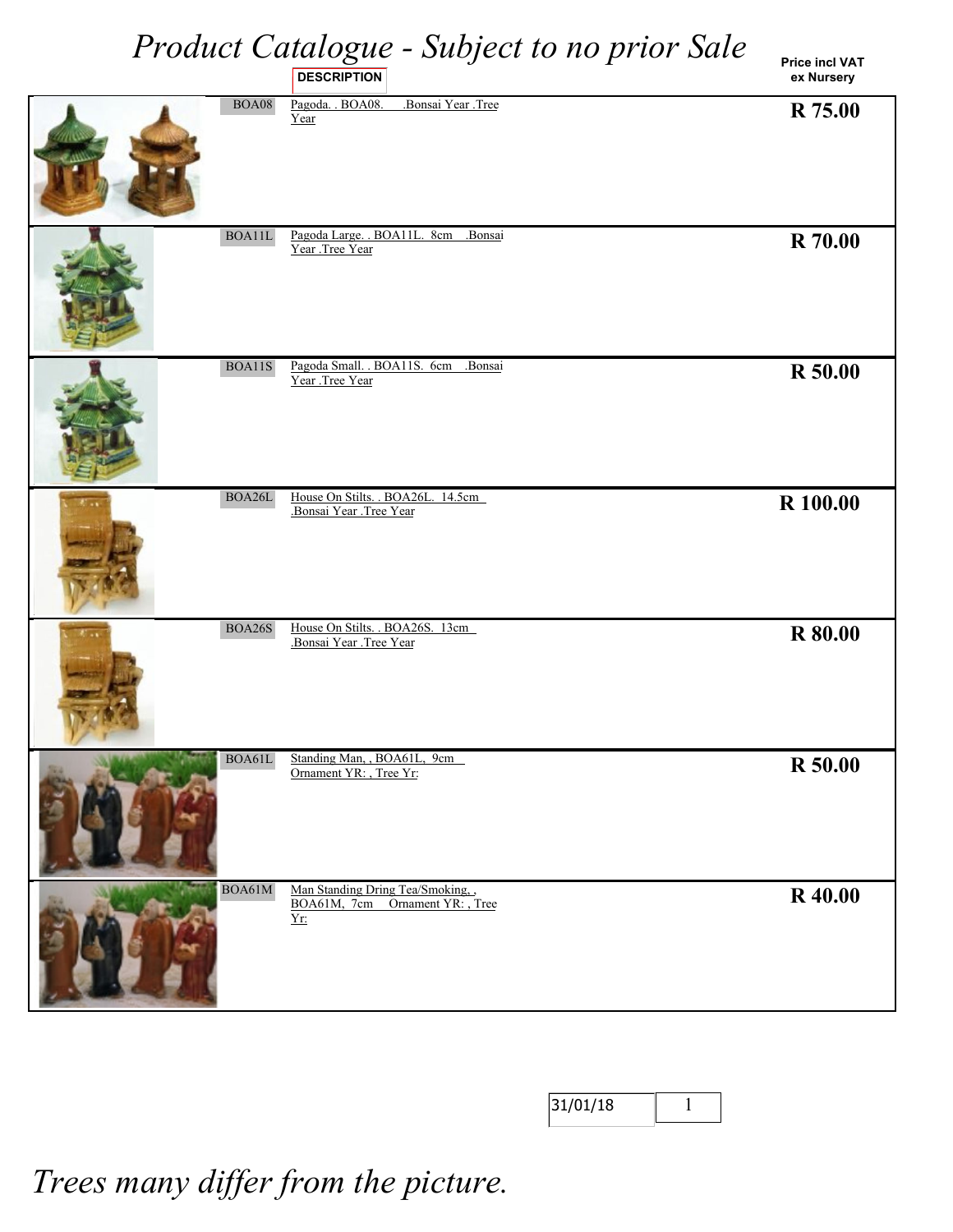**Price incl VAT ex Nursery**

|               | <b>DESCRIPTION</b>                                                             | ex Nursery     |
|---------------|--------------------------------------------------------------------------------|----------------|
| BOA63L        | Man Carrying Sticks, BOA63L, 3"<br>Ornament                                    | R 65.00        |
| BOA63M        | Man Carrying Sticks, , BOA63M, 2"<br>Ornament                                  | R 45.00        |
| BOA63S        | Man Carrying Sticks. . BOA63S. 1"<br>Bonsai Year Tree Year                     | <b>R</b> 40.00 |
| BOA65L        | Man Sitting Drinking Tea/Smoking.<br>BOA65L, 6cm Ornament YR: , Tree<br>Yr     | <b>R</b> 70.00 |
| <b>BOA65S</b> | Man Sitting Drinking Tea/Smoking,<br>BOA65S, 4cm Ornament YR: , Tree<br>$Yr$ : | <b>R</b> 30.00 |
| <b>BOA66</b>  | Fisherman & Calabash, , BOA66, 9CM<br>Glazed Ornament YR: , Tree Yr:           | R 90.00        |
| <b>BOA69</b>  | Man Sitting On Leaf. . BOA69.<br>.Bonsai<br>Age .Tree Age                      | <b>R</b> 60.00 |

| 31/01/18 |  |
|----------|--|
|----------|--|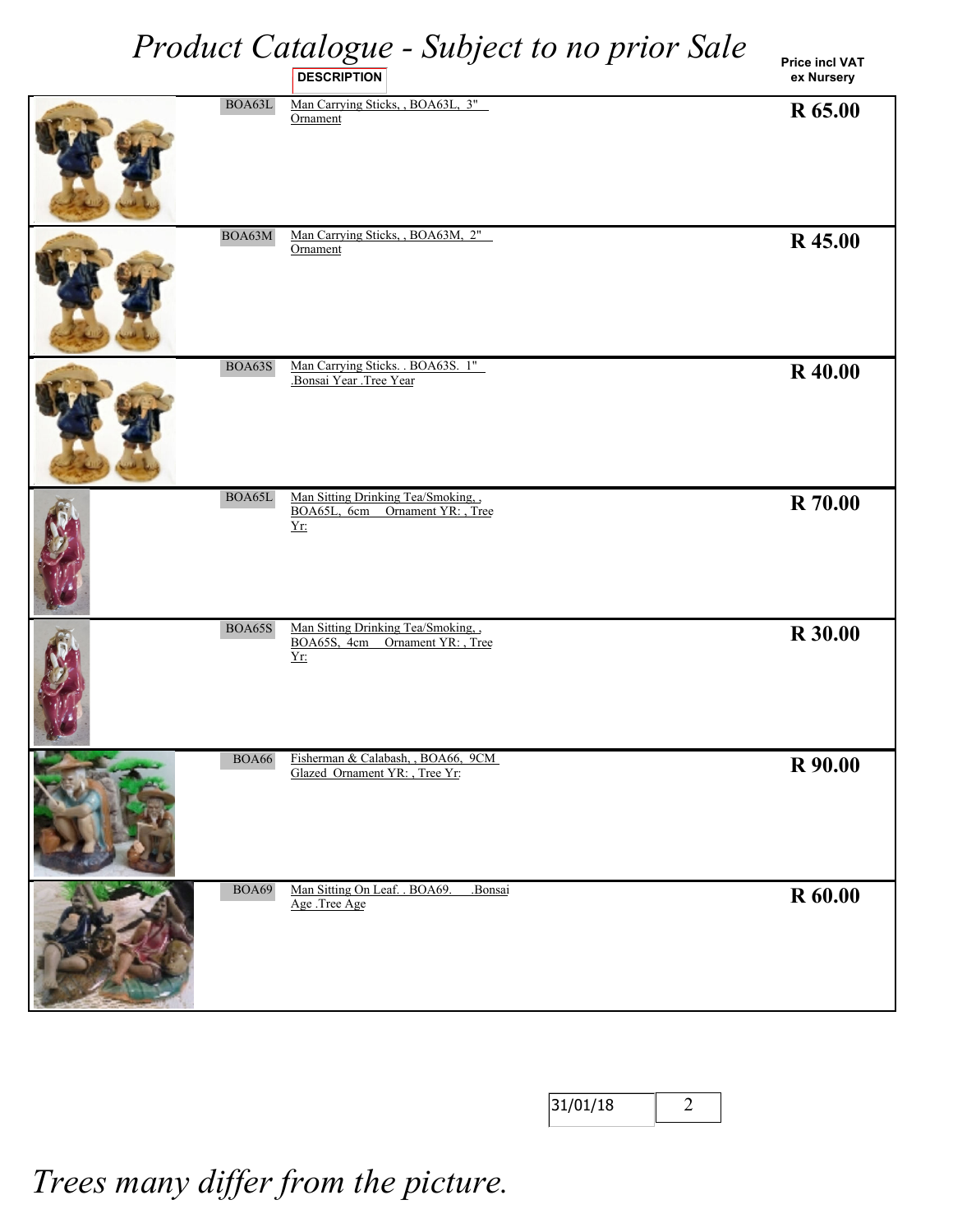**Price incl VAT ex Nursery**

|               | <b>DESCRIPTION</b>                                     | ex Nursery     |
|---------------|--------------------------------------------------------|----------------|
| BOA72L        | Raftman, BOA72L, 2"<br>Ornament YR:<br>Tree Yr:        | R 40.00        |
| <b>BOA72S</b> | Raftman, BOA72S, 1"<br>Ornament YR:<br>Tree Yr:        | <b>R</b> 30.00 |
| $\rm BOA73L$  | Fisherman L, BOA73L, 4.5cm<br>Ornament YR: , Tree Yr:  | R 45.00        |
| BOA73S        | Fisherman S, BOA73S, 3.5cm<br>Ornament YR: , Tree Yr:  | R 25.00        |
| BOA73X        | Fisherman Xl, BOA73XL, 5cm<br>Ornament YR: , Tree Yr:  | R 55.00        |
| BOA73X<br>L   | Fisherman Xl. . BOA73XL. 5cm<br>Bonsai Year Tree Year  | R 55.00        |
| <b>BOA74</b>  | Fisherman On Rock, , BOA74,<br>Ornament YR: , Tree Yr: | <b>R</b> 50.00 |

| 31/01/18 |  |
|----------|--|
|          |  |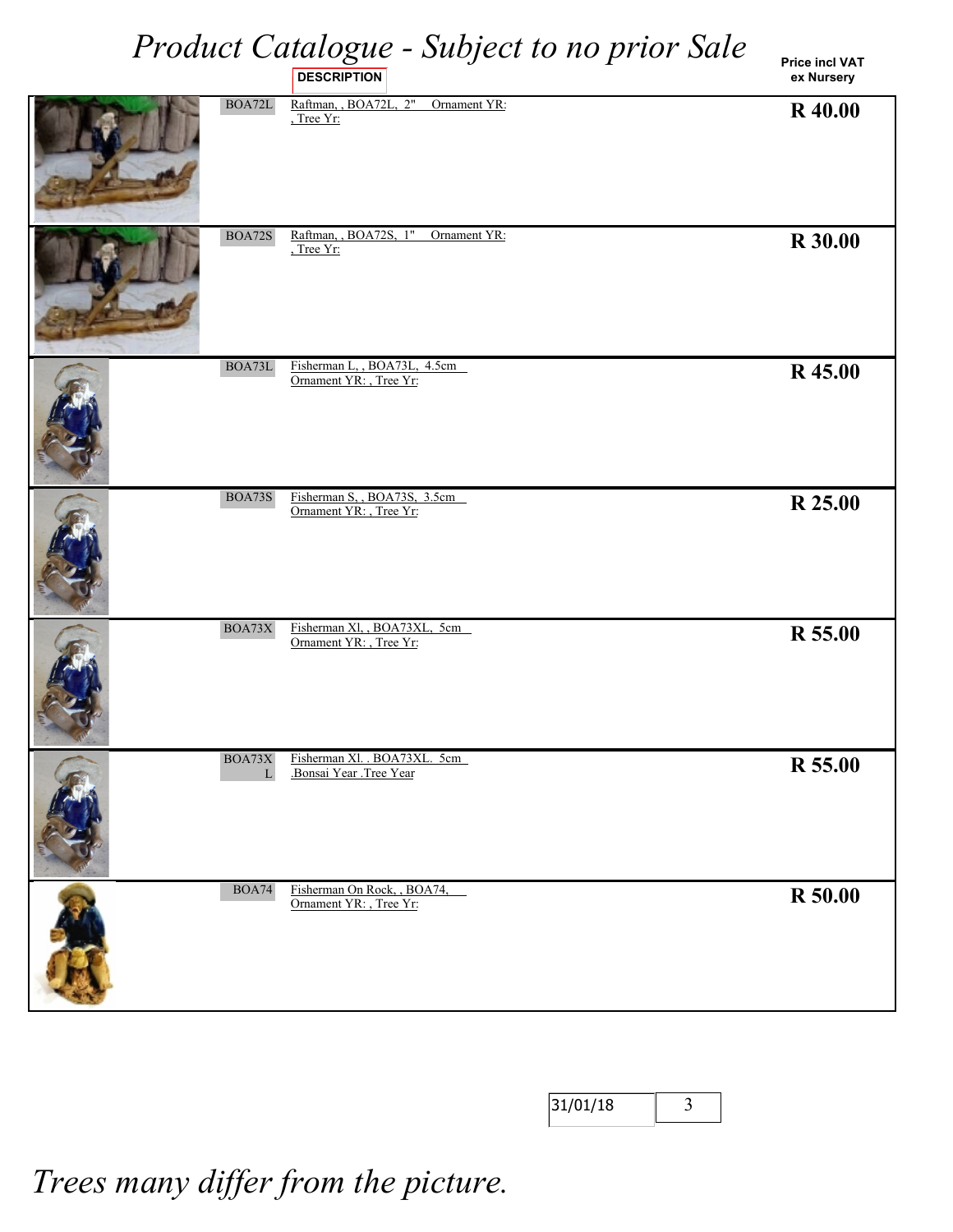|               | Product Catalogue - Subject to no prior Sale<br><b>DESCRIPTION</b> | <b>Price incl VAT</b><br>ex Nursery |
|---------------|--------------------------------------------------------------------|-------------------------------------|
| <b>BOA75</b>  | Fisherman On Rock. . BOA75.<br>Ornament                            | R 50.00                             |
| <b>BOA76</b>  | Cart & Man Fishing. . BOA76.<br>.Bonsai<br>Year .Tree Year         | R 60.00                             |
| BOA79L        | Teacher And Student, BOA79L, 6cm<br>Ornament YR: , Tree Yr:        | R 60.00                             |
| <b>BOA79S</b> | Teacher And Student, BOA79S, 4.5cm<br>Ornament YR: , Tree Yr:      | R 50.00                             |
| <b>BOA80</b>  | Rickshaw. . BOA80.<br>Bonsai Year<br>Tree Year                     | R 60.00                             |
| <b>BOA81</b>  | Man Toasting, , BOA81<br>Ornament<br>YR: Tree Yr:                  | R 50.00                             |
| <b>BOA83</b>  | Man Lying. . BOA83.<br>.Bonsai Year<br>Tree Year                   | <b>R</b> 40.00                      |

| 131/01/18 |  |
|-----------|--|
|           |  |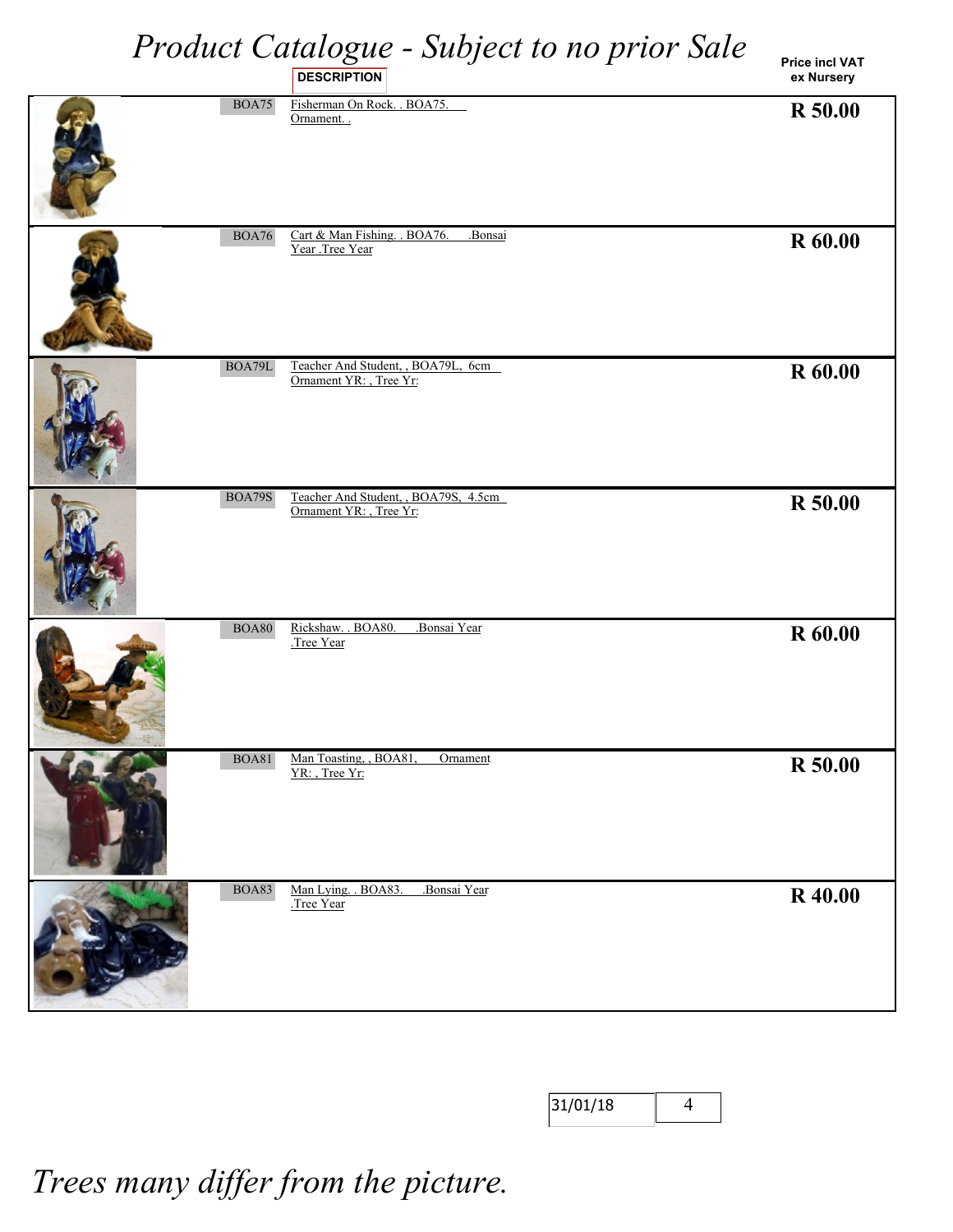**Price incl VAT ex Nursery**

|               | <b>DESCRIPTION</b>                                              | ex Nursery     |
|---------------|-----------------------------------------------------------------|----------------|
| <b>BOA84</b>  | 2 Men On Log Massaging, , BOA84,<br>Ornament YR: , Tree Yr:     | <b>R</b> 70.00 |
| <b>BOA85</b>  | 2 Men On Log Faning, , BOA85,<br>Ornament YR: , Tree Yr:        | <b>R</b> 70.00 |
| $\rm BOA86$   | 2 Men On Log, , BOA86,<br>Ornament<br>YR: Tree Yr:              | <b>R</b> 70.00 |
| <b>BOA87</b>  | 3 Men Playing Draghts, , BOA87,<br>Ornament YR: , Tree Yr:      | R 90.00        |
| $\rm BOA88L$  | 2 Men Playin Draughts, , BOA88L, 7cm<br>Ornament YR: , Tree Yr: | <b>R</b> 50.00 |
| BOA88M        | 2 Men Playin Draughts, , BOA88M, 5cm<br>Ornament YR: , Tree Yr: | R 45.00        |
| <b>BOA88S</b> | 2 Men Playin Draughts, , BOA88S, 4cm<br>Ornament YR: , Tree Yr: | <b>R</b> 40.00 |

| 31/01/18 |  |
|----------|--|
|----------|--|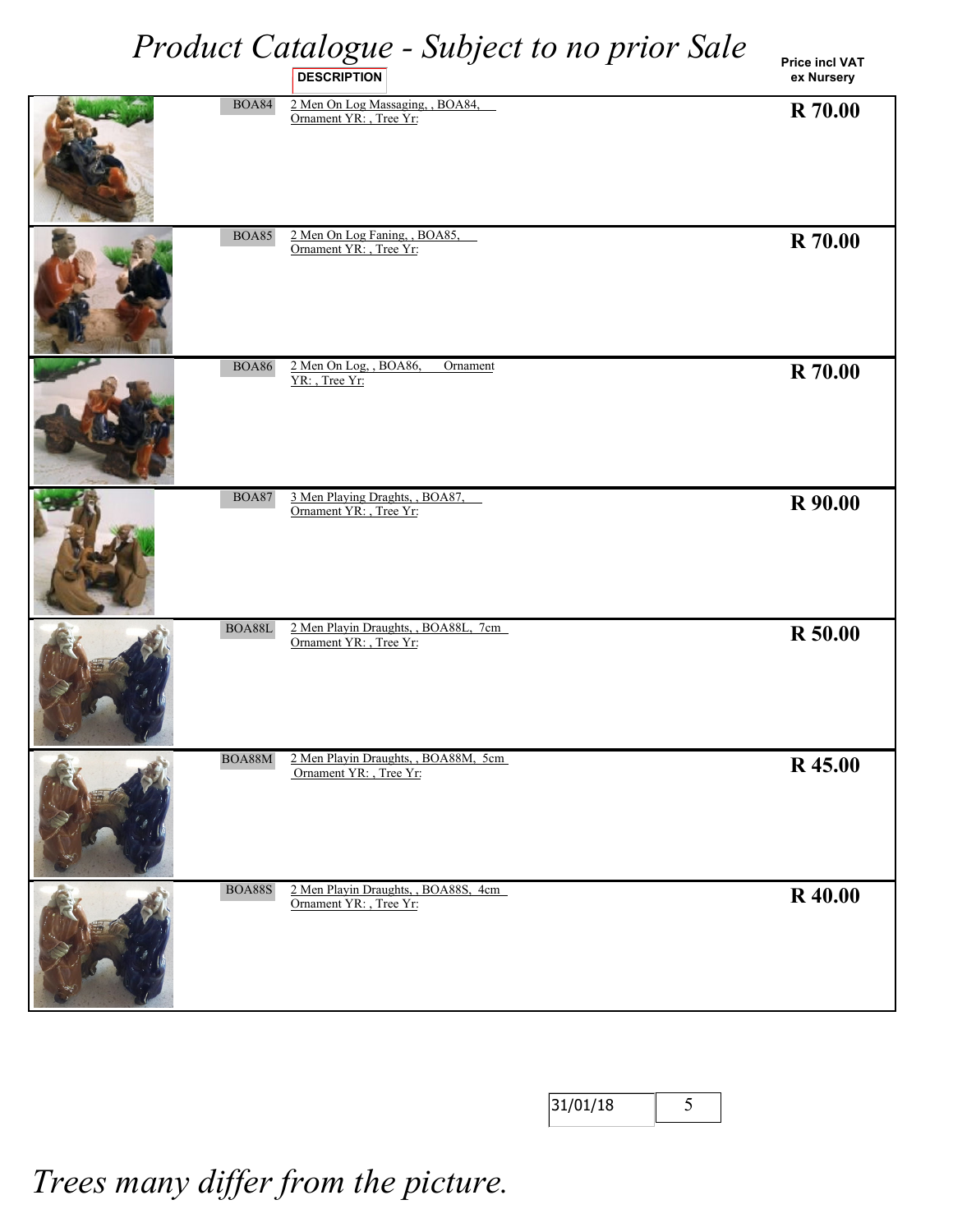**Price incl VAT ex Nursery**

|               | <b>DESCRIPTION</b>                                                 | ex Nursery     |
|---------------|--------------------------------------------------------------------|----------------|
| $\rm BOA89L$  | 3 Men Playing Draughts, , BOA89L,<br>9.5cm Ornament YR: , Tree Yr: | R 100.00       |
| BOA89M        | 3 Men Playing Draughts, , BOA89M, 7cm<br>Ornament YR: , Tree Yr:   | <b>R</b> 70.00 |
| <b>BOA89S</b> | 3 Men Playing Draughts, , BOA89S, 5cm<br>Ornament YR: , Tree Yr:   | R 55.00        |
| <b>BOA91</b>  | Men Holding Leaf, , BOA91,<br>Ornament YR: , Tree Yr:              | <b>R</b> 60.00 |
| <b>BOA92</b>  | Muscians, BOA92,<br>Ornament YR:<br>Tree Yr:                       | R 100.00       |
| <b>BOA94</b>  | Seesaw, BOA94,<br>Ornament YR:<br>Tree Yr:                         | R 80.00        |
| BOA95L        | 2 Men Having Tea, , BOA95L, 13cm<br>Ornament YR: , Tree Yr:        | R 90.00        |

| 31/01/18 |  |
|----------|--|
|----------|--|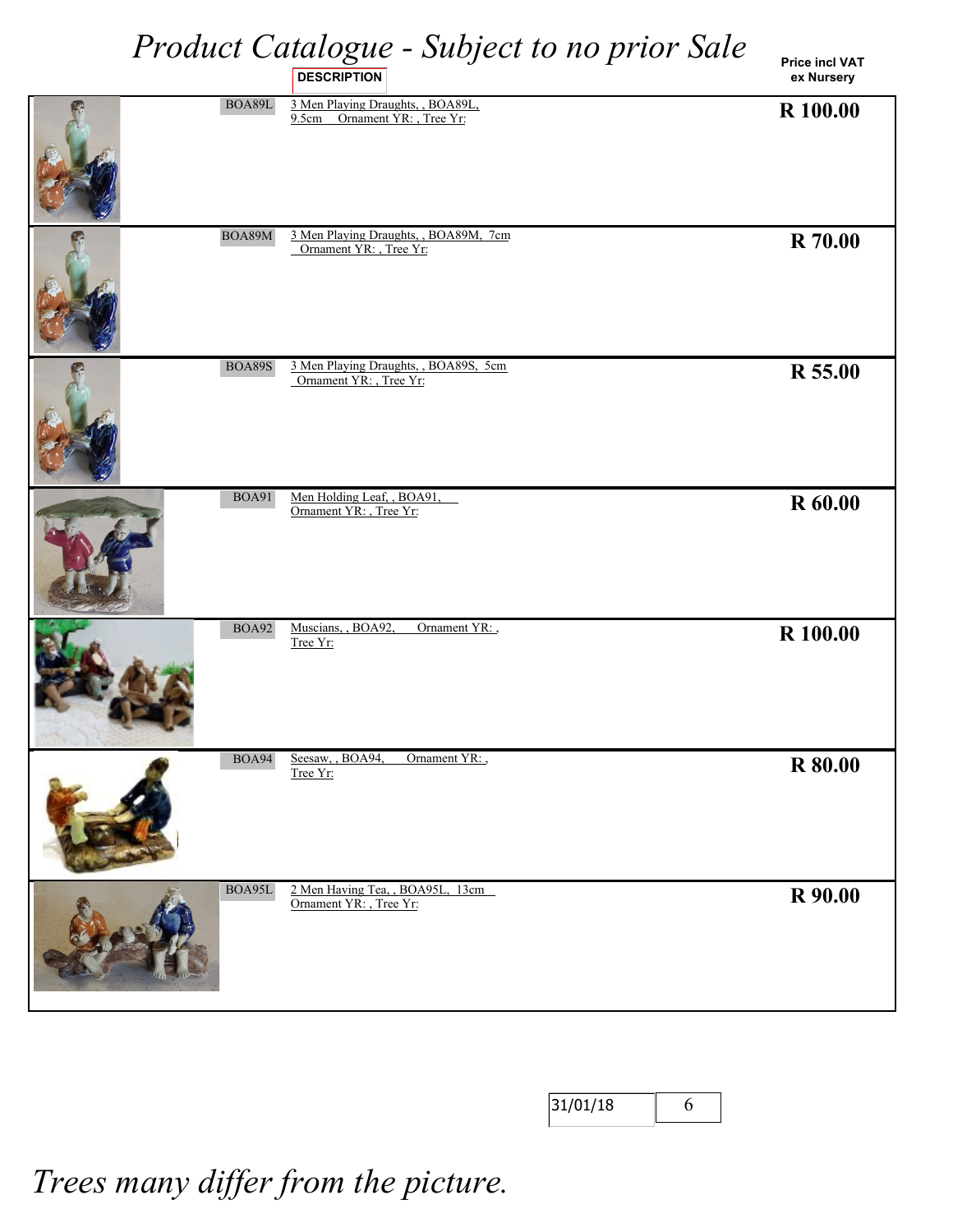#### *Product Catalogue - Subject to no prior Sale* **DESCRIPTION**

**Price incl VAT ex Nursery**

| BOA95S        | 2 Men Having Tea, BOA95S, 10cm<br>Ornament YR: , Tree Yr:     | R 60.00        |
|---------------|---------------------------------------------------------------|----------------|
| $\rm BOA96L$  | 2 Men Resting, BOA96L, 10cm<br>Ornament YR: , Tree Yr:        | R 75.00        |
| BOA96S        | 2 Men Resting, BOA96S, 7cm<br>Ornament YR: , Tree Yr:         | R 65.00        |
| $\rm BOA97L$  | Teacher And Student, BOA97L, 6.5cm<br>Ornament YR: , Tree Yr: | R 55.00        |
| <b>BOA97S</b> | Teacher And Student, BOA97S, 6cm<br>Ornament YR: , Tree Yr:   | R 50.00        |
| BOA98L        | Boat Man Fishing. . BOA98L. 13cm<br>Bonsai Year Tree Year     | R 100.00       |
| <b>BOA98S</b> | Boat Fisherman Small. . BOA98S. 10cm<br>Bonsai Year Tree Year | <b>R</b> 80.00 |

| 31/01/18 |  |
|----------|--|
|----------|--|